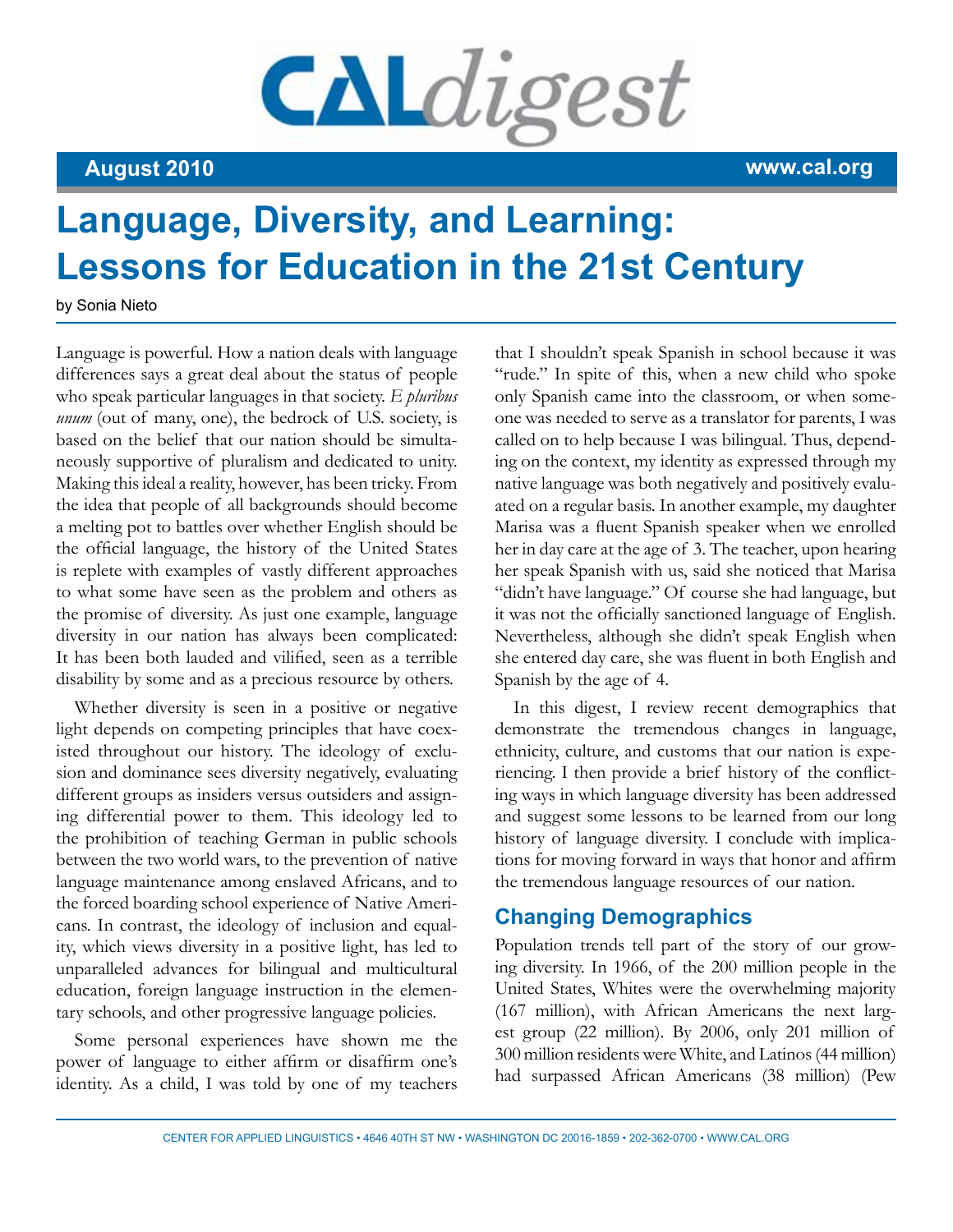Hispanic Center, 2006). Given current immigration trends, the U.S. Census Bureau (2000) projects that before 2050, Whites will constitute less than half of the population, while Latinos will comprise nearly one quarter of all U.S. residents.

Demographic changes are even more evident in our nation's schools. In 1970, at the height of the public school enrollment of the baby boom generation, White students made up 79% of total enrollment, followed by 14% African American, 6% Hispanic, and 1% Asian and Pacific Islander and other races. Currently, approximately 60% of students in U.S. public schools are White, while 18% are Hispanic, 16% are African American, and 4% are Asian or other races (U.S. Census Bureau, 2009). In addition, more than 49 million students, or 31% of those enrolled in U.S. elementary and secondary schools, are foreign born or have at least one parent who is foreign born (Shin, 2005). As a result, schools, like the broader society, look very different than they did 40 years ago, and these differences have tremendous implications for how we define and carry out education.

## **A Complicated History**

Various approaches have been used over the years to address language diversity in U.S. schools, from "sink or swim" practices—in which education for all students occurs in English, with no provision for nonnative speakers—to bilingual education, which makes use of students' native languages in addition to English. Speaking a language or dialect other than Standard English has often been viewed as a burden, something to be abandoned as soon as possible. This is nowhere more evident than in our nation's public schools. The history of bilingual education is testament to this belief, as seen in the changing attitudes toward the use of languages other than English in education. Although the latest iteration of bilingual education started in the 1960s, educating children through the use of their native language while they are also learning English has a much longer history in the United States. For instance, bilingual instruction in German and English was quite common in the Midwest in the 1800s, and by 1900, at least 600,000 children, or approximately 4% of U.S. students enrolled in public and parochial elementary schools, were being taught in German/English bilingual schools, with smaller numbers in bilingual schools for speakers of Polish, Italian, Norwegian, Spanish, French, Czech, Dutch, and other languages (Crawford, 1992). The decline of

the use of native languages in public schooling began around the time of World War I—due primarily to a backlash against using the German language in schools and in public—and continued through World War II, when Germany was once again our major enemy. It was not until the era of the civil rights movement that language issues again became prominent in schools and society.

The struggle for bilingual education that began anew in the 1960s was based on the premise that teaching children in their native language could help turn around the abysmal educational outcomes that were (and still are) all too common for many immigrants, particularly Latinos. From the 1960s to the 1990s, many advocates took to the streets, legislatures, and courts to advocate for bilingual education. The results can be seen in such legislation as the Bilingual Education Act of 1968 and in such court cases as *Lau v. Nichols* (1974). In *Lau v. Nichols*, the U.S. Supreme Court recognized the connection between native language differences and equal educational opportunity by ruling unanimously that the civil rights of students who did not understand the language of instruction were indeed being violated. The court did not mandate native language instruction as the remedy, just some treatment that would reduce the disadvantage. Nevertheless, this ruling gave the green light to a variety of approaches, and bilingual education soon became the preferred method for teaching language minority students. Many studies have shown bilingual education to be more effective than programs that do not use the students' native language, but in spite of this research, the public has always been deeply divided over this approach (August & Shanahan, 2006; Crawford, 2008; Cummins, 2001; Rolstad, Mahoney, & Glass, 2005; Thomas & Collier, 2002).

Although the benefits of proficiency in languages other than English have at times been recognized, the benefits are more often seen for native English speakers who learn other languages. Generally, the languages spoken by immigrants to the United States or by indigenous populations are not acknowledged as beneficial, and using those languages for academic instruction is not accepted as desirable or beneficial. In fact, there have been recent instances of outright hostility toward native language instruction, no doubt due in large part to growing immigration, particularly from Mexico. Examples of this hostility can be seen in a series of state refer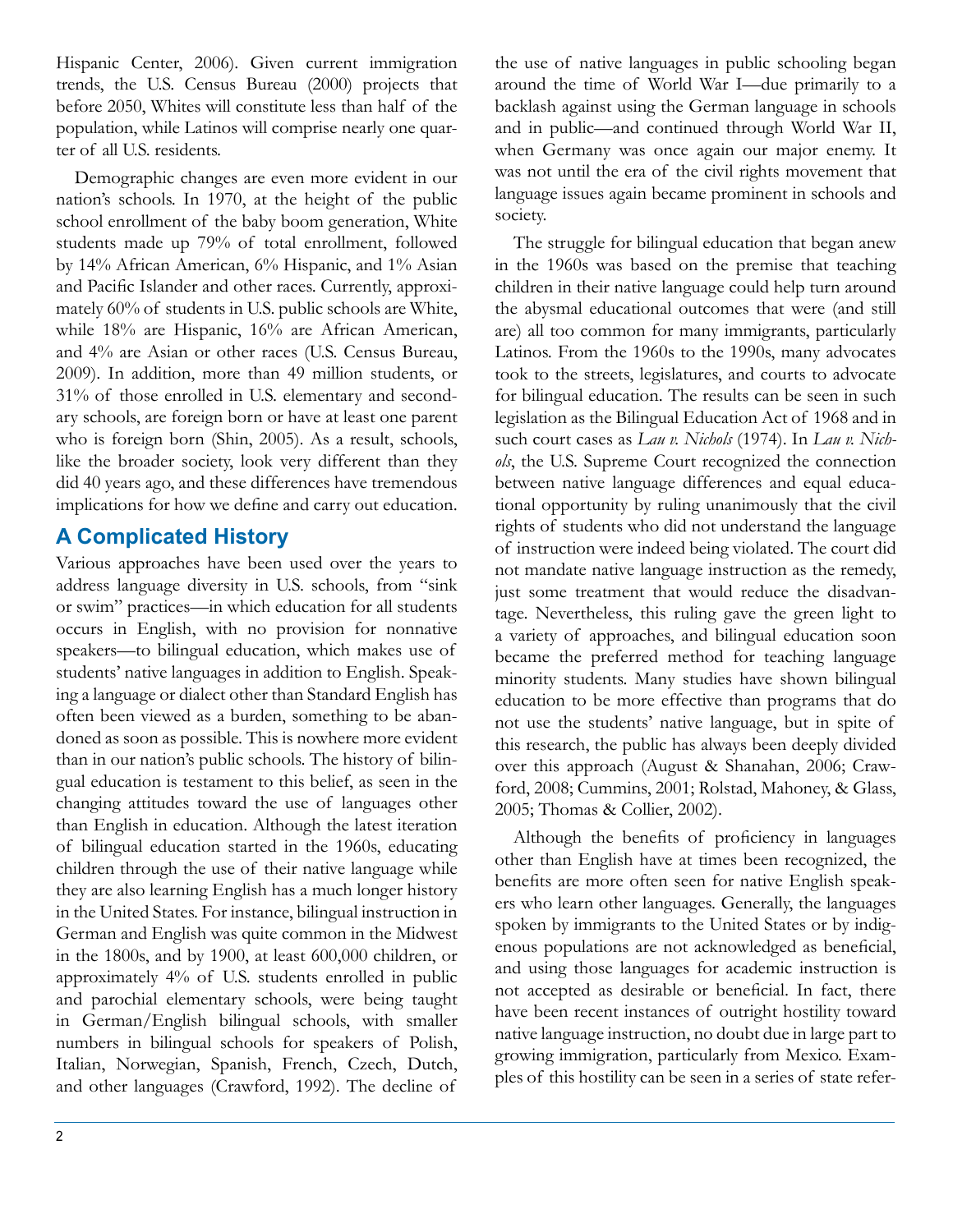enda approved by the voters, beginning with California's English Language in Public Schools Statute of 1998, popularly known as Proposition 227, which resulted in the elimination of bilingual education in the state. This was followed by similar propositions in Arizona (Proposition 203, English for Children, 2000) and Massachusetts (Question 2, 2002).

### **Lessons to Be Learned**

Given the complicated history of language diversity in our nation, what are the lessons to be learned? Although there are many, let me focus briefly on just three:

- Diversity is a resource, not a problem.
- Students learning English need more than language instruction.
- The families of second language learners need to be welcomed in school and involved in the education of their children.

#### *Diversity Is a Resource, Not a Problem*

This is true for everyone, not just for those who speak a language other than English. Our nation's long history with language diversity has shown us that knowing more than one language is an asset rather than a disability, particularly in these times of globalization and increased immigration. The cognitive benefits of bilingualism for both young people and adults have been clearly demonstrated (Gándara, 1995; Howard, Christian, & Genesee, 2004). For the elderly, bilingualism seems to postpone dementia: A team of Canadian researchers who studied people being treated for dementia found that those who regularly used two languages reported their first symptoms of a fading memory about 4 years later than those who used only one language (Bialystok, Craik, & Freedman, 2007). Bilingualism has other benefits as well. For example, in their review of research studies concerning the adaptation and school achievement of immigrants of various backgrounds, Portes and Rumbaut (2001) found that immigrant students with limited bilingualism (including students who spoke their native language but had not yet mastered English and students who spoke English but had lost their native language) were far more likely to drop out of school than those who were fluent in both English and their native language. As a result, these researchers conclude that, rather than impeding academic achievement, bilingualism can actually promote learning.

Yet our commitment to helping immigrant students develop and maintain their native language skills is weak, as is our commitment to foreign language education for native English speakers. In public K–12 education, this commitment is becoming even weaker (Rhodes & Pufahl, 2010). Millions of native as well as second language speakers every year lose the potential to maintain and develop their language skills because of our national reluctance to support native and foreign language instruction, resulting in woefully inadequate national language abilities (García, 2008). This situation has implications for everything from national security to our role as a global leader.

#### *Students Learning English Need More Than Language Instruction*

Why do we persist in thinking that students learning English can *only* be learning English? This is what Luis Moll (1992, p. 20) has termed "the obsession with speaking English," as if learning English were the solution to all the difficulties faced by students who are not native speakers of English. All students should learn English, of course, and they should learn it well, but they also need to learn science, math, music, art, social studies, and other content. If learning English is their sole challenge, how do we account for the 50% high school dropout rate among Latinos, African Americans, and Native Americans, even among those who are fluent in English (Orfield, 2004), including some who are monolingual English speakers? At the same time that we teach all students English, we need to focus on the crushing conditions that pose tremendous barriers to student learning: poverty, racism, inequality, poorly financed schools, tracking, unfair testing policies, lack of access to an excellent education, and negative ideologies about bilingual education and second language learners (Kozol, 2005).

#### *The Families of Second Language Learners Need to Be Welcomed and Involved in the Education of Their Children*

Family involvement is key to student learning and engagement with school. Yet teachers and administrators often assume that some families of immigrant students and students for whom English is a second language are not interested in their children's education because they do not attend traditional parent activities (Valdés, 1996). As a result, these families are often marginalized in spite